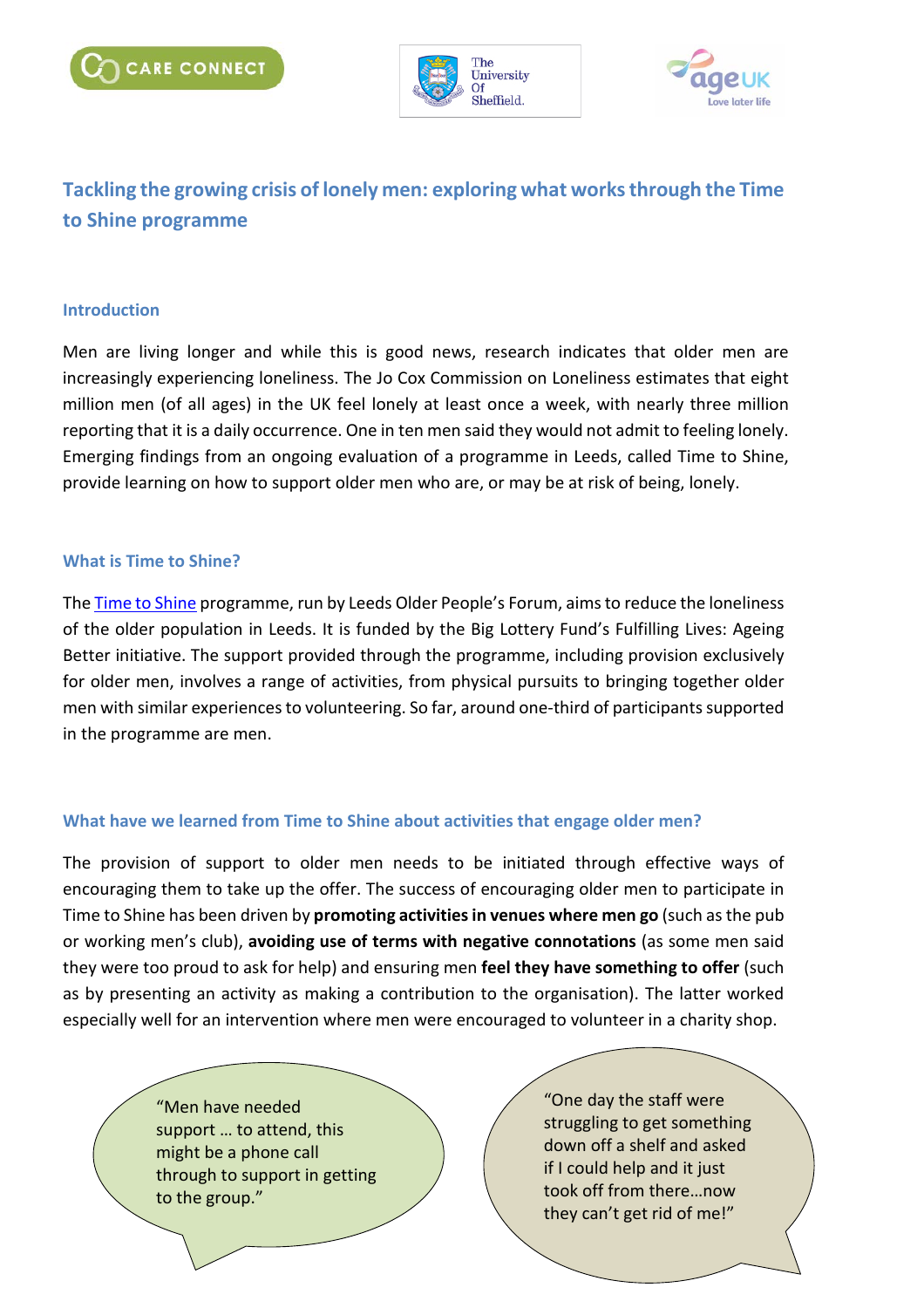### **What have we learned from Time to Shine about activities that appeal to older men?**

Providing **a range of practical activities** such as gardening or DIY, especially activities that **generate a sense of purpose** , such as enabling them to teach skills to others (ICT training) or help out in a charity shop (Your Warehouse), has successfully encouraged participation. Where the activity has also provided the opportunity to **share skills**, this has provided a way for some men to build their self-esteem.

**Creating a supportive environment** has also been a driver for encouraging older men to participate in the activity offered. Focus group participants attending The Breakfast Club said that what was on offer was less important than having company, meeting like-minded people, getting out of the house, and not just sitting indoors. In this case, the project supported attendance by providing a free meal, and the coordinator texted men to remind them the activity was taking place (this worked particularly well for those living with dementia, or who struggled to plan due to ill health).



### **Are there other examples of projects which have successfully engaged men?**

The importance of creating a supportive environment where older men feel a sense of purpose has been demonstrated through other initiatives too. For example, Men in Sheds, which offers a space where men can feel comfortable and at ease, share skills, socialise and carry out activities that bring benefit to the local community, is a popular activity amongst older men. Many local Age UKs run Men in Shed clubs for older men in their locality.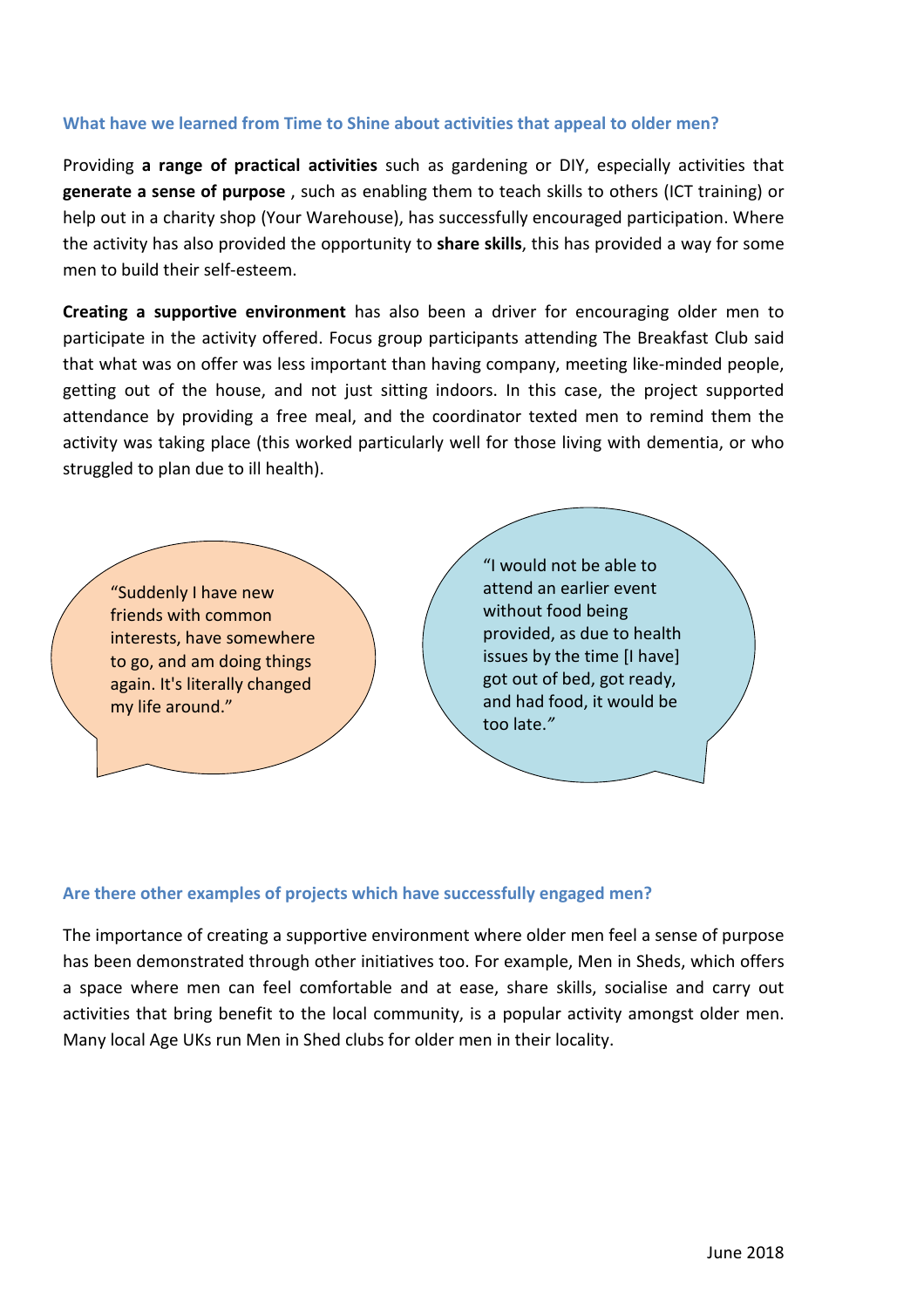## **Forthcoming Research on Older Men at the Margins**

Though it is growing, the evidence base on the best ways to support older men who are, or may be at risk of being, lonely, is still limited. In partnership with Age UK, Dr Paul Willis at University of Bristol is leading a 2 year qualitative study called [Older Men at the Margins.](http://www.bristol.ac.uk/sps/research/projects/current/older-men-at-the-margins/) The purpose of the study is to identify ways of alleviating loneliness (and reducing isolation) for men aged 65 and over across hard-to-engage and marginalised groups. The final research findings, expected in 2019, will provide a valuable insight into the development of effective group and communitybased services for diverse groups of older men.

### **Summary**

While men may not all enjoy the same things, some ways to support older men who are, or may be at risk of being, lonely, are to:

- provide a supportive environment
- offer activities with a practical outcome, which generate a sense of purpose amongst men
- offer activities that enable men to share skills
- promote activities in locations where men go, using appropriate language which makes men feel they have something to offer.